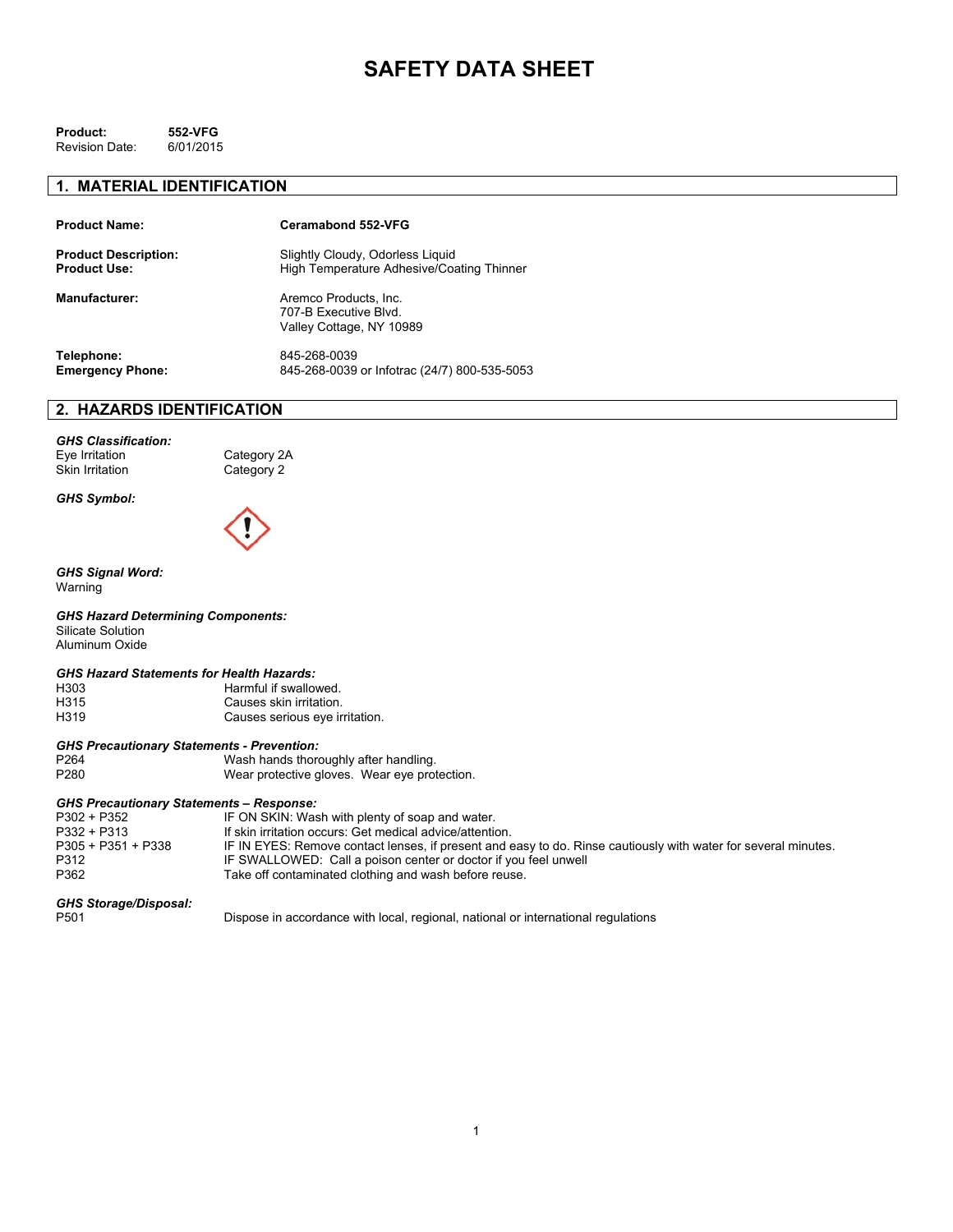# **3. COMPOSITION**

| Chemical          | CAS No.   | EC No.    | Concentration | <b>GHS Product Identifier</b>                                                                                                                                             |
|-------------------|-----------|-----------|---------------|---------------------------------------------------------------------------------------------------------------------------------------------------------------------------|
| Aluminum Oxide    | 1344-28-1 | 215-691-6 | 40.0-60.0%    | None                                                                                                                                                                      |
| Silicate Solution | 1344-09-8 | 215-687-4 | 20.0-30.0%    | H302 Acute Toxicity, Oral, Cat 4<br>H315 Skin Corrosion/Irritation, Cat 2<br>H319 Eye Damage/Eye Irritation, Cat 2A<br>H335 STOT, SE; Respiratory Tract Irritation, Cat 3 |
| Water             | 7732-18-5 | N/A       | 20.0-30.0%    | None                                                                                                                                                                      |

**Note:** 

This product is a liquid mixture and all powders are encapsulated.

| <b>4. FIRST AID MEASURES</b>                                         |                                                                                                                                                                                                                    |
|----------------------------------------------------------------------|--------------------------------------------------------------------------------------------------------------------------------------------------------------------------------------------------------------------|
|                                                                      |                                                                                                                                                                                                                    |
| After eye contact:                                                   | Hold eyelids open and flush with a steady, gentle stream of water for at least 15 minutes. Seek immediate<br>medical attention, preferably with an ophthalmologist.                                                |
| After skin contact:                                                  | Immediately wipe excess material off skin with a dry cloth then wash with soap and water for at least 5 minutes.                                                                                                   |
| After inhalation:                                                    | In case of inhalation due to spray mist, machining dust or dried particulate, remove source of exposure and<br>assure that victim is breathing. If not breathing, administer cardio-pulmonary resuscitation (CPR). |
| <b>After ingestion:</b>                                              | If swallowed, do not induce vomiting. If victim is conscious and alert, give 1-2 glasses of water to drink. Do not<br>give anything by mouth to an unconscious person. Seek medical attention immediately.         |
| <b>Medical Conditions Possibly</b><br><b>Aggravated by Exposure:</b> | Inhalation of product may aggravate existing chromic respiratory problems such as asthma, emphysema or<br>bronchitis. Skin contact may aggravate existing skin disease.                                            |

### **5. FIRE FIGHTING MEASURES**

| <b>Flash Point:</b>                                                          | Not applicable                                                                                               |
|------------------------------------------------------------------------------|--------------------------------------------------------------------------------------------------------------|
| <b>Flammable Limits:</b>                                                     | This material is non-combustible.                                                                            |
| <b>Extinguishing Media:</b>                                                  | This material is compatible with all extinguishing media.                                                    |
| <b>Special Fire Fighting Procedures:</b>                                     | Firefighters should wear NIOSH/MSHA approved positive pressure breathing apparatus with full face-piece and  |
|                                                                              | full chemical resistant protective clothing. Dike area to prevent runoff and contamination of water sources. |
|                                                                              | Dispose of fire control water later.                                                                         |
| <b>Unusual Fire and Explosion Hazards:</b> This material is non-combustible. |                                                                                                              |

# **6. ACCIDENTAL RELEASE MEASURES**

| <b>Personal Protection:</b> | Wear chemical goggles, body-covering protective clothing, chemical resistant gloves, and rubber boots. Use<br>NIOSH approved respirator where mist occurs.                                                                                  |
|-----------------------------|---------------------------------------------------------------------------------------------------------------------------------------------------------------------------------------------------------------------------------------------|
| <b>Spill Cleanup:</b>       | Mop up and neutralize liquid, then discharge to sewer in accordance with federal, state and local regulations or<br>permits. Flush area with water to complete cleanup. Exercise caution during neutralization as heat may be<br>generated. |

# **7. HANDLING AND STORAGE**

| Handling: | Avoid contact with eyes, skin and clothing. Avoid breathing spray mist. Keep container closed. Promptly clean |
|-----------|---------------------------------------------------------------------------------------------------------------|
|           | residue from closures with cloth dampened with water. Promptly clean up spills.                               |
| Storage:  | Store in an area that is cool, dry, well ventilated, away from combustible material, and away from ignition   |
|           | sources. Keep containers closed. Store in clean plastic or stainless steel containers.                        |

# **8. EXPOSURE CONTROLS / PERSONAL PROTECTION**

| Chemical          | CAS No.   | EC No.    | TLV (mg/m                | <b>PEL</b><br>. (ma/m̃   |
|-------------------|-----------|-----------|--------------------------|--------------------------|
| Aluminum Oxide    | 1344-28-1 | 215-691-6 | -10                      | N/E                      |
| Silicate Solution | 1344-09-8 | 215-687-4 | No available information | No available information |
| Water             | 7732-18-5 | N/A       | No available information | No available information |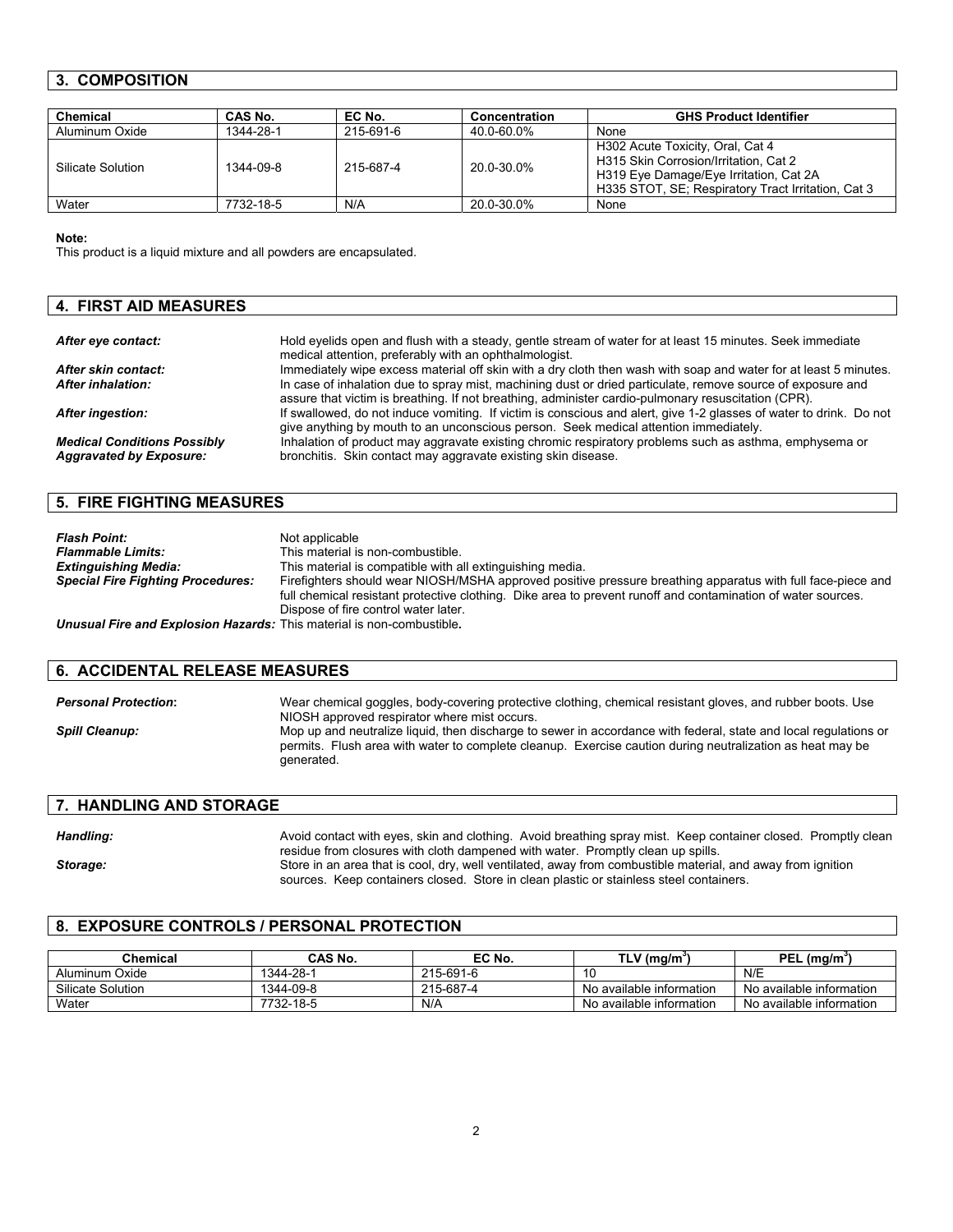| <b>Engineering Controls:</b>   | Use with adequate ventilation. Keep containers closed. Safety shower and eyewash fountain should be within<br>direct access.                                                                                                                                                                                                                                                                                                                                                                                                                  |
|--------------------------------|-----------------------------------------------------------------------------------------------------------------------------------------------------------------------------------------------------------------------------------------------------------------------------------------------------------------------------------------------------------------------------------------------------------------------------------------------------------------------------------------------------------------------------------------------|
| <b>Respiratory Protection:</b> | This product is not considered respirable in either the liquid or cured forms. However, if the cured product is<br>polished, ground or chipped during processing, handling or use, powders may be released as airborne<br>respirable particles. In these instances, appropriate personal protection equipment and local ventilation controls<br>must be employed. If exposure limits are exceeded and local ventilation is unavailable, a supplied-air respirator<br>or a self-contained NIOSH-approved dust and mist respirator is required. |
| <b>Skin Protection:</b>        | Wear body-covering protective clothing and gloves.                                                                                                                                                                                                                                                                                                                                                                                                                                                                                            |
| <b>Eye Protection:</b>         | Wear chemical goggles.                                                                                                                                                                                                                                                                                                                                                                                                                                                                                                                        |

### **9. PHYSICAL AND CHEMICAL PROPERTIES**

**Physical and chemical here represent typical properties of this product. Contact Technical Sales for exact specifications.** 

| Viscous Paste        |
|----------------------|
| White                |
| Odorless             |
| 11.0-11.5            |
| 2.40                 |
| Soluble              |
| Not applicable       |
| $100^{\circ}$ C      |
| Not applicable       |
| No data              |
| 0.00 lbs/gal         |
| $53,000 - 73,000$ cP |
| Not applicable       |
| Not applicable       |
| No data              |
| Not applicable       |
| Not applicable       |
| Not applicable       |
|                      |

### **10. STABILITY AND REACTIVITY**

**Chemical Stability:** This material is stable under all conditions of use and storage.<br> **Conditions to Avoid:** Prolonged contact with aluminum, brass, copper, lead, and zin *Conditions to Avoid:* Prolonged contact with aluminum, brass, copper, lead, and zinc may produce flammable hydrogen gas. *Materials to Avoid:* Gels and heats when mixed with acid. May react with ammonium salts resulting in evolution of ammonia gas. *Hazardous Decomposition Products:* None. **Hazardous Polymerization:** Will not occur.

### **11. TOXICOLOGICAL INFORMATION**

| This product is not listed by IARC, NTP, OSHA, or ACGIH as a known or suspected carcinogen. |
|---------------------------------------------------------------------------------------------|
|                                                                                             |

## **12. ECOLOGICAL INFORMATION**

| Ecotoxity:             | This material is believed to be practically non-toxic to aquatic life.    |
|------------------------|---------------------------------------------------------------------------|
| <b>Biodegradation:</b> | This material is inorganic and not subject to biodegradation.             |
| Persistence:           | this material is believed to persist in the environment.                  |
| Bioconcentration:      | This material is not expected to bioconcentrate in organisms.             |
| Physical/Chemical:     | Sinks and mixes with water. Only water will evaporate from this material. |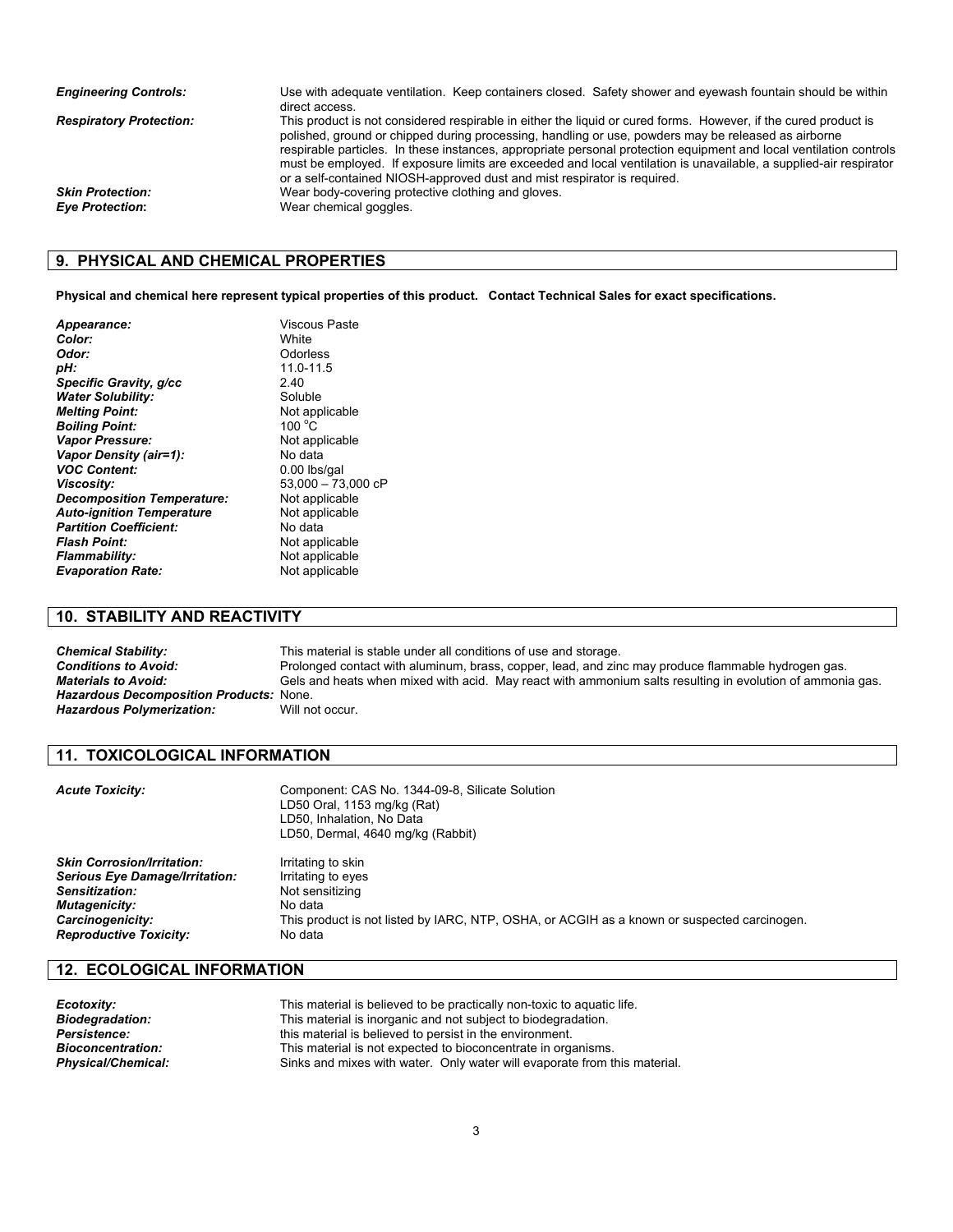## **13. DISPOSAL CONSIDERATIONS**

**Disposal Method:** Dispose in accordance with federal, state and local regulations and permits.

## **14. TRANSPORTATION INFORMATION**

**DOT UN Status:** The material is not a regulated hazardous material for transportation.

### **15. REGULATORY INFORMATION**

| Sections 302, 304, 313:   | This product does not contain any substances reportable under these sections. |
|---------------------------|-------------------------------------------------------------------------------|
| <b>Sections 311, 312:</b> |                                                                               |
| <b>Hazard Classes</b>     | Yes/No                                                                        |

| Fire Hazard              | N٥  |
|--------------------------|-----|
| <b>Reactivity Hazard</b> | N٥  |
| Pressure Hazard          | N٥  |
| Immediate Hazard         | Yes |
| Delayed Hazard           | N٥  |
|                          |     |

| <b>International Inventory</b> | <b>Status</b> |
|--------------------------------|---------------|
| Canada (DSL)                   | Yes           |
| Europe (EINECS/ELINCS)         | Yes           |
| Australia (AICS)               | Yes           |
| Japan (MITI)                   | Yes           |
| South Korea (KECL)             | Yes           |

# **16. OTHER INFORMATION**

| <b>NFPA Ratings (scale <math>0 - 4</math>)</b> | Health, 1<br>Flammability, 0<br>Reactivity, 0<br>Personal Protection, C | $\rightarrow$                                                                                                                                     |
|------------------------------------------------|-------------------------------------------------------------------------|---------------------------------------------------------------------------------------------------------------------------------------------------|
| HMIS Ratings (scale $0 - 4$ )                  | Health, 1<br>Flammability, 0<br>Reactivity, 0<br>Personal Protection, C | <b>HEALTH</b><br><b>FLAMMABILITY</b><br>$\mathbf{0}$<br><b>REACTIVITY</b><br>$\mathbf{0}$<br><b>PERSONAL</b><br>$\mathbf{c}$<br><b>PROTECTION</b> |